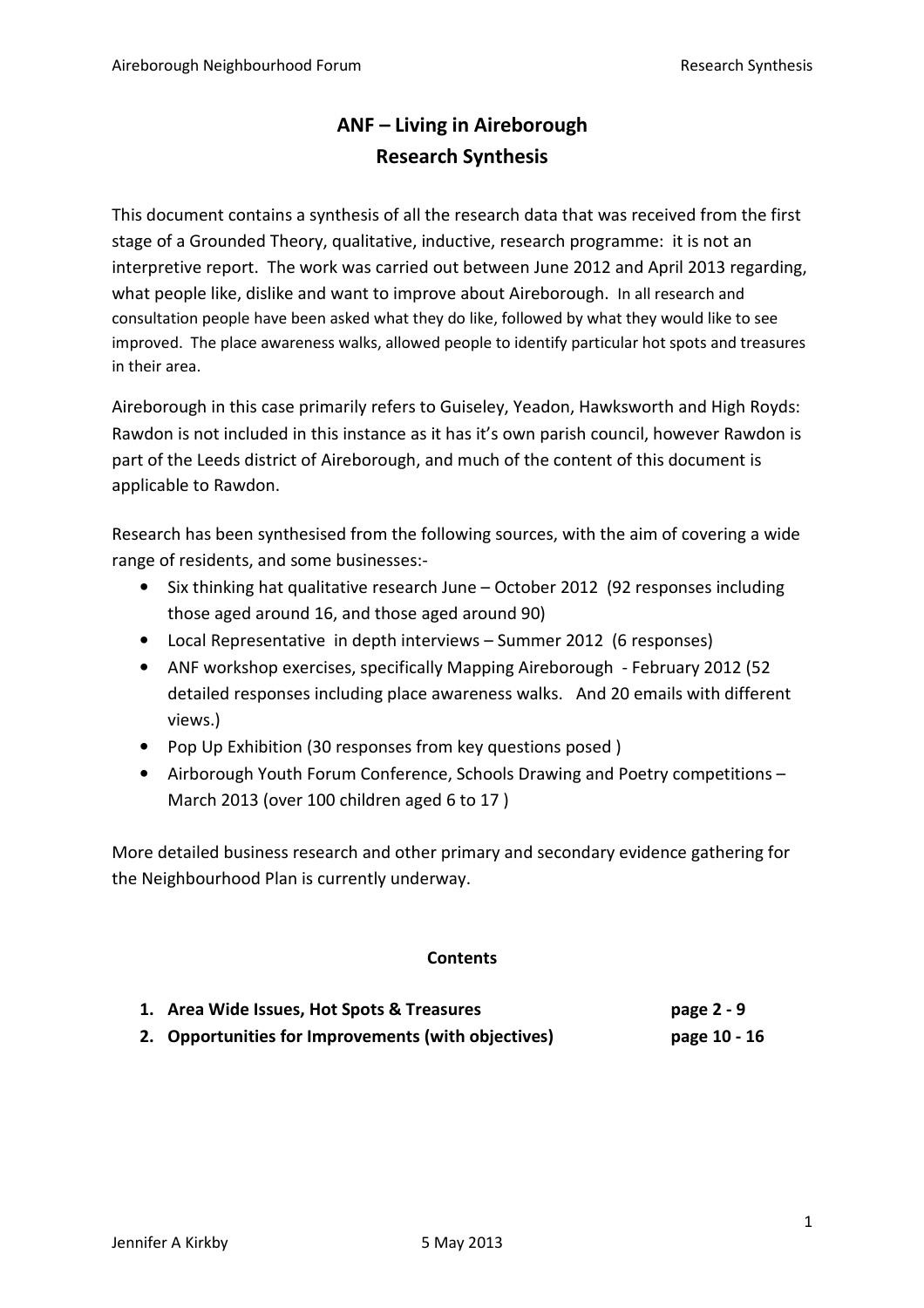## 1. Area Wide Issues, Hot Spots & Treasures

### 1. Traffic , Transport and Mobility; is the most frequently mentioned issue

#### $\div$  A65/A658 Congestion – over capacity and getting worse.

- > Area attractions eg Hobbycraft, airport, brining more visitors to the area
- $\triangleright$  Too many people work out of the area and need to use the car
- $\div$  Traffic congestion on local roads– bad for motorists and makes people feel unsafe
	- > Yeadon town street is a 'rat run'
	- Guiseley Oxford Road is dangerous and frightening to school children
	- $\triangleright$  Too many cars and poor crossings in general mean more people go by car\*
- $\cdot \cdot$  Balance of vehicular traffic and pedestrians A65 splits communities
	- > Crossings the A65 Nunroyd Park, Guiseley gyratory,
	- Crossing of A65 at Station Hotel Guiseley is a barrier, and difficult
	- > Too many crossing areas along A65 impeding traffic flow
	- > Guiseley gyratory, traffic and pedestrian imbalance the turn into Morrison at Park Road often means that the gyratory is gridlocked.
	- > Too much road and white line at Nunroyd Park, not enough pavement
	- > Too much road, Guiseley Otley Road, not enough pavement for local shops

#### Ginnels/snickets/green ways are not networked and in poor condition

- > Pedestrian bridge at Guiseley railway station is a mess
- > Access and barriers on footpaths around Silverdale
- > Ginnel that runs from St Andrews Church to the Coppice Wood area is a slimy muddy mess, others in Guiseley eg Queensway to Church Street, are overgrown with brambles and nettles

#### Parking provision

- > Parking on pavements from old Yeadon to new High Royds Parking provision
- > Parking is difficult in Yeadon with Morrisons restrictions
- > Parking for local shops on Otley Road Guiseley is poor, many complaints
- Guiseley station parking, people still using a variety of roads and streets, not car park
- Overcrowded trains
- Poor bus services
- Airport noise

#### People Treasure – Transport & Mobility

- Legacy of greenways, lanes, and ginnels safe quick routes
- Old Railway Line (Aireborough Greenway) paths: Guiseley to Yeadon are well kept\*
- Kelcliffe Lane, the uncovered part, which is an ancient hollow way
- Guiseley Railway Station which connects us to places beyond Leeds
- The proximity of the Leeds/ Bradford Airport giving access to all of the Uk and Europe for business and leisure.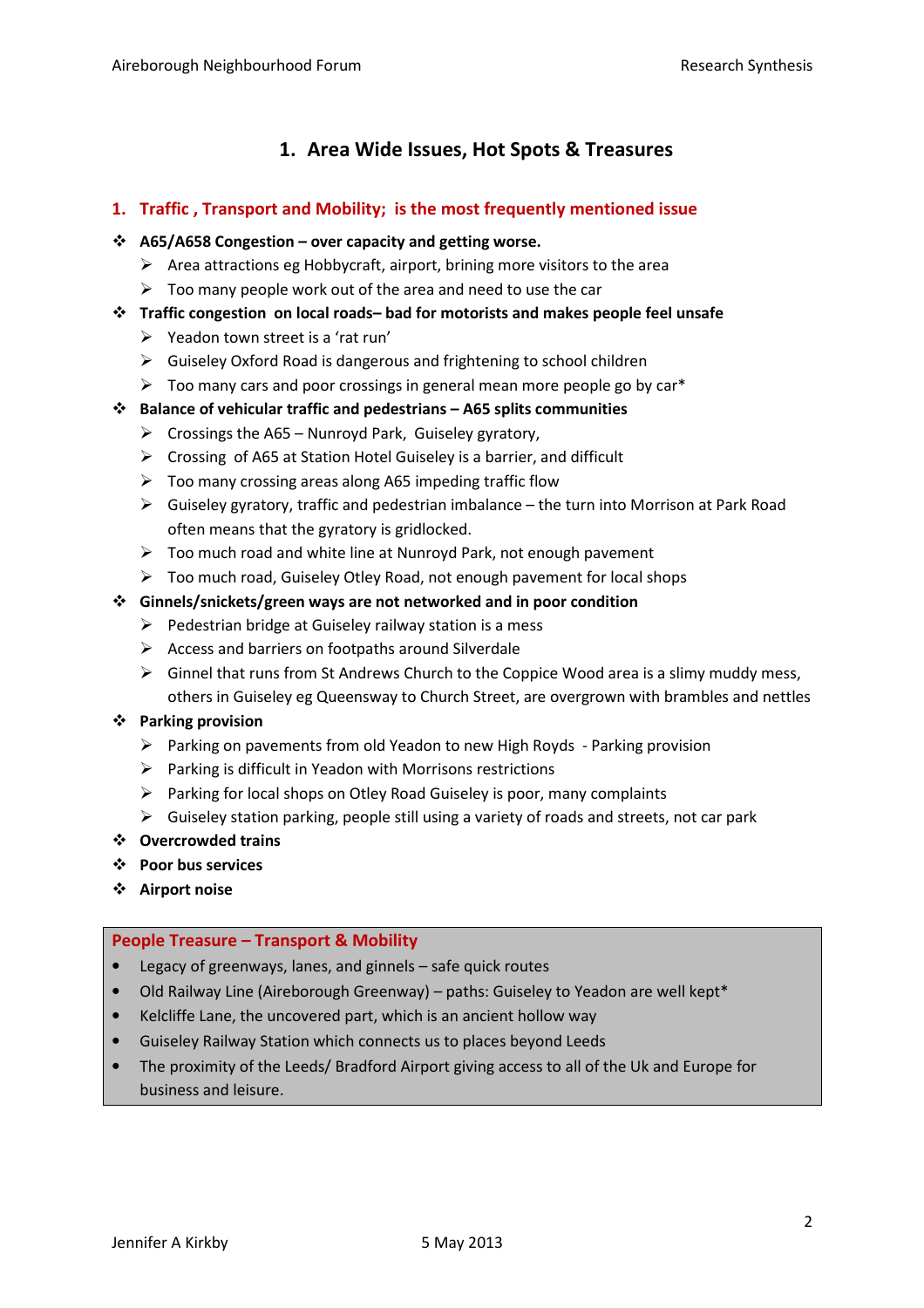#### 2. Threat To Character of the Area; is deeply felt with a fear being a suburban dormitory

- $\cdot \cdot$  Town meets country- preserve this feel with right mix of rural and urban
	- > The jarring sight of electricity pylons marching across semi-rural setting at High Royds.
	- > Destruction of trees lining roads and parks eg Nunroyd and Netherfield Road
	- > Housing design at Crompton Parkinson's that does not fit the area (block of flats)
	- > New housing developments, particularly in Guiseley, are bringing urban sprawl
- $\div$  Strong argument for preserving green fields which remain between Rawdon, Yeadon and Guiseley as our green infrastructure, as few central parks . Fields are what gives character
	- > Threat to green belt and green spaces from SHLAA sites
- $\div$  Skyline views ie hills, notable buildings, and views of green fields in general, under threat
	- > Some SHLAA sites eg Kelcliffe Lane and Yeadon Banks would spoil the green skyline
	- > Lack of respect of views to the landscape
- Historic features not respected
	- > Clapper bridge, Esholt woods
	- > Steps behind the Steep in Yeadon a mess, along with Ivegate features
	- > Gordon's mill pond being filled up to make a car park
	- > Green Lane mill ponds being filled up for development
	- > What is Birks Farm (Ings Lane) and Green Lane Mills to be used for as they are character properties?
	- > Direct walking route between Ivegate and the Engine Fields and Old Dog Mill (the first in Yeadon to have steam power) It is believed that the Yeadon Town Wells lie under the steps
- Ginnels/snickets are not networked and in poor condition (see above)
- $\div$  Quality of signage is urban and non sympathetic to the character of the area (see below)

#### People Treasure - Character of the Area

- Medieval strips and paddocks at Wills Gill, Guiseley Town Street. Also other field patterns.
- Medieval clapper bridge and forge near Esholt Woods
- Medieval hamlet of Thrope on Hawksworth Moor
- SSI areas Hawksworth and Yeadon
- The fields and green space between Cookridge and Kelcliffe, Rawdon Billling to the Chevin Edge, should all have a habitat and archaeological survey done. This is an ancient historic area, with green ways, and features and more could be made of it.
- The tranquillity and peaceful ambience when strolling through High Royds Park.It can be blissful and relaxing, at one with nature in the woods of native trees, by the meandering Mire Beck with the majestic Odda as a backdrop. Space; to walk through greenery, the chance to meet or view a variety of wildlife: Foxes, Muntjac deer, Kestrels, the sound of a Woodpecker's hammering in Spring, Kites and the ubiquitous Rabbits
- Native trees lining parks and roads eg Nunroyd Park, Cemetery Road, Yeadon, Green Lane, and Kelcliffe Lane, Guiseley (this is also a feature of the local landscape, as given in the landscape assessment)
- Surprise View and the Chevin Park, Yorkgate area
- Guiseley Gap, landscape that can take you back to the ice-age, and bigger forces of nature
- Stone features, from the ancient eg Stoop and Bull Stone, to the medieval, and the Edwardian stone architecture.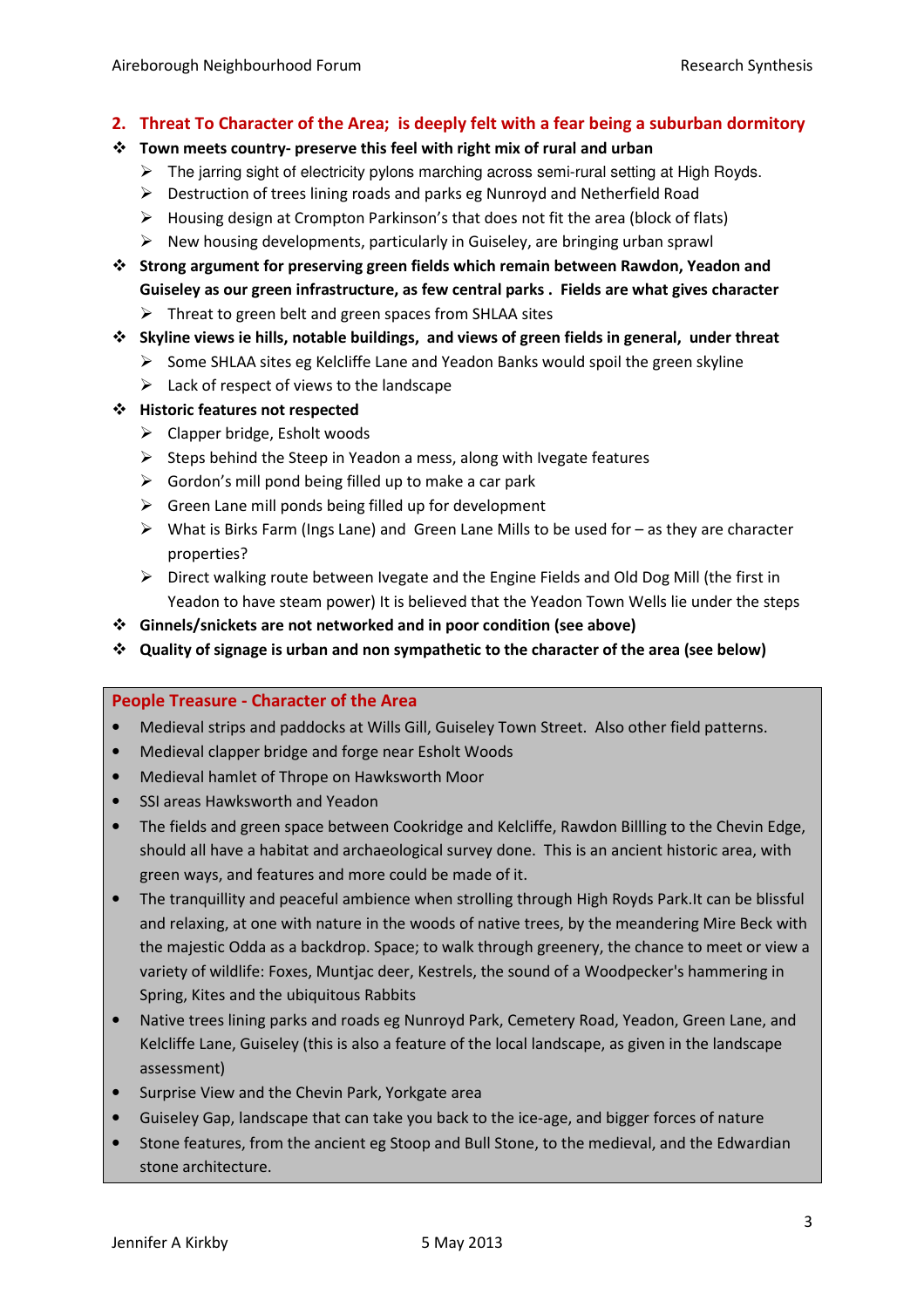- Stone architecture in sympathy with the landscape and history
- Iconic buildings eg Yeadon Town hall, High Royds clock
- Views from all angles of the surrounding hills, need to be careful that the building line does not break the feel of being in the country as this gives the area connection to the South Pennines. Need a list of well loved views eg from Carlton Lane to Yeadon Banks, or from York Gate, south, or the view of Aireborough from Hawksworth, or Tranmere from Apperley Lane.
- Views of feature buildings Yeadon Town Hall, Tranmere Park, Thorpe Medieval Village and High Royds Tower, Mill chimney at Green Lane and Gordon's Mill. Give you a sense of place
- Copse on Whale Jaws Hill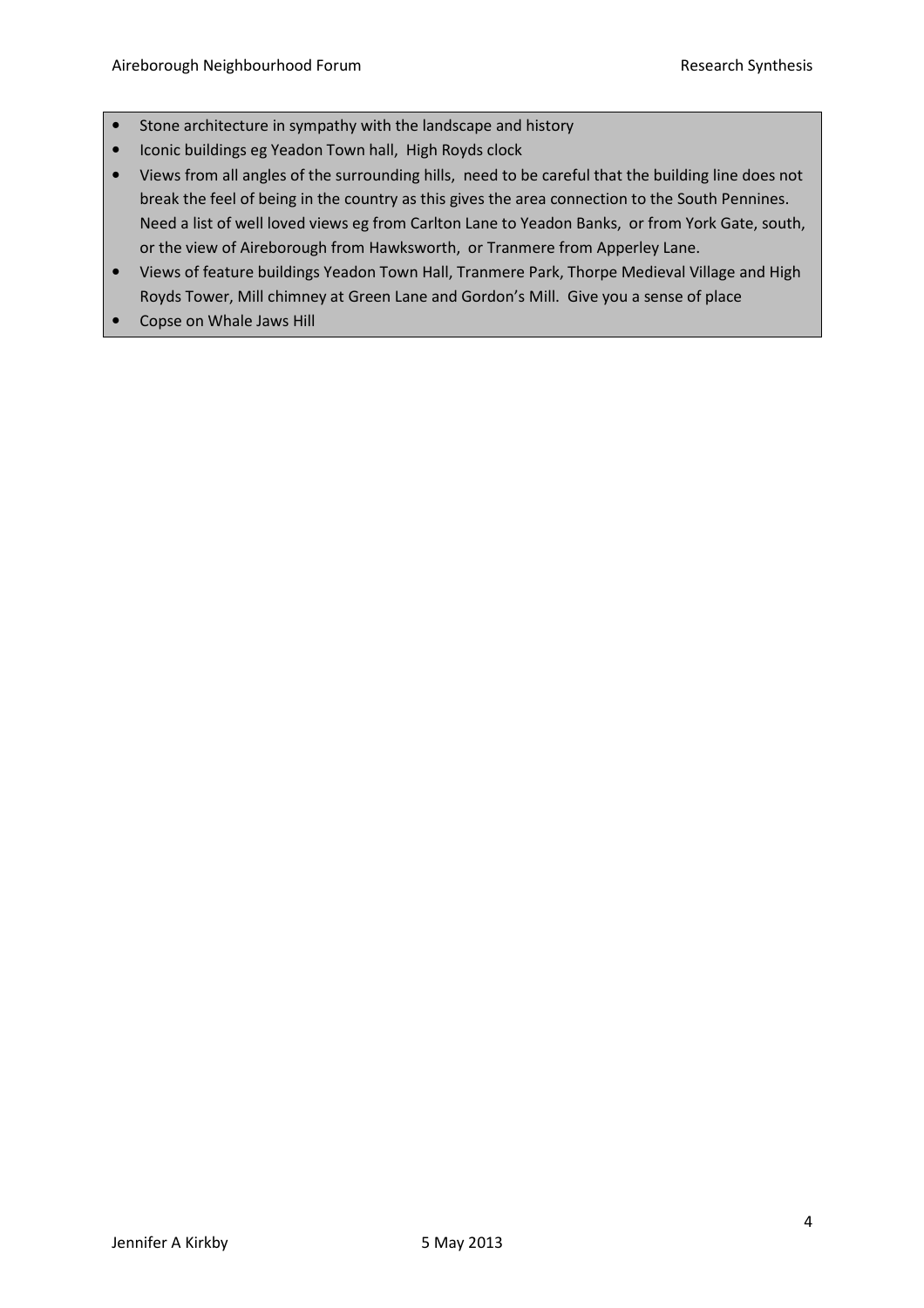## 3. Unattractive Urban Developments and Development Issues; are replacing character

#### Unattractive features and poor design of new housing

- $\triangleright$  Guiseley Library is a horror
- > Yeadon Library is a poor front to the town square
- > Unsympathetic street furniture eg metro bus stop at Guiseley Theatre, plant containers near the bus area at Morrisons Yeadon, different forms of hand rails at old people's residences in Haw Lane Yeadon, and Albert Square
- > Housing design at Crompton Parkinson's that does not fit the area (block of flats)
- > Silver Cross housing has it's back to the main road poor design
- > Lack of respect for views to the landscape in general

#### $\div$  Condition and quality of materials in public space and sites.

- > Direct walking route between Ivegate and the Engine Fields and Old Dog Mill. Steps are unnecessarily wide, and ugly, being made of concrete flags with utilitarian railings. Landscaping/ planting might offer the chance of a serpentine sloping path intersecting a narrower more direct flight of steps
- > Reconstituted stone walls and many buildings look out of place an wear badly
- > Flooding and draining issues Netherfield Road area that cannot be solved by developers
- > Poor materials used in new developments that do not wear and weather
- > Making good around new developments, pavements, drains, trees, very poor and leaves problems
- > Unsightly slabs of concrete used to line bank into Nunroyd Park
- $\cdot$  Street and public advertising there does not seem to be any set and maintained policy, we have advertising on prominent and key buildings that does nothing to enhance the area.
	- > Advertising and street signs around Guiseley, and Yeadon in particular welcome to Guiseley sign at Hollings Hill, and signage on Skin Clinic at the start of Back Lane.
	- $\triangleright$  Guiseley gyratory advertising
	- > Nunroyd park adverstising
	- > Too much graffiti \*

#### People Treasure - Urban Developments

• Some of the destination stores on the new retail parks eg Hobbycraft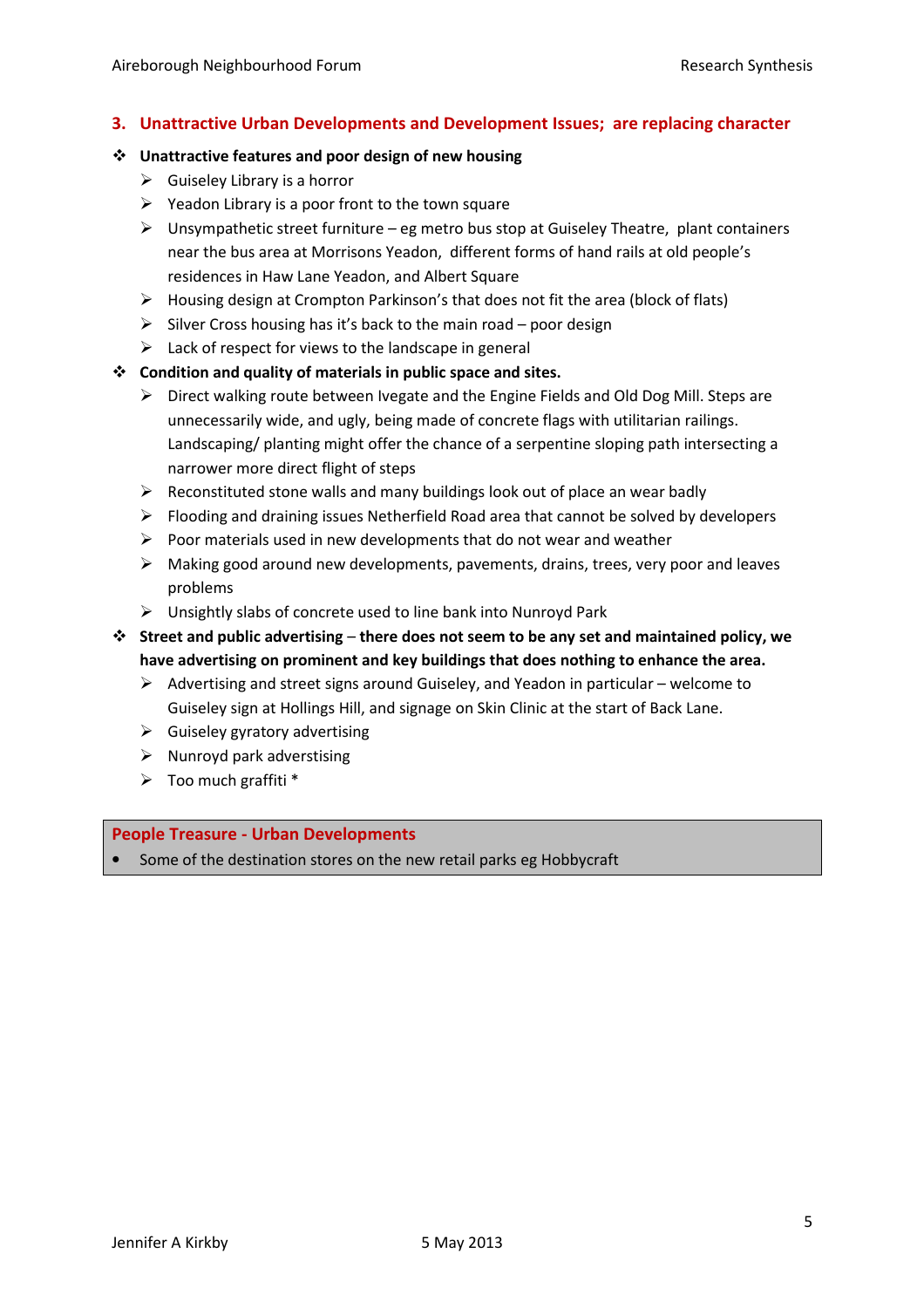## 4. Lack of Community and Civic Pride Increasing Islands of Isolation; is the result of above

### Isolated communities, housing developments, and no 'real centres'

- $\triangleright$  No centre in Guiseley except for a car park and a gyratory
- > No link to west side retail park from Nunroyd
- > Definitive footpath through Bellway estate blocked and forgotten
- Different areas not networked with walking/riding links (see above)

#### Local civic pride is declining

- > Historic features not respected (see above)
- > Fabric is deteriorating poor road, green space, community buildings (second biggest area of concern for children)
	- Neglect of Nunroyd Park eg the sign announcing it
	- Neglect of Mickelfield Park
	- **Deterioration of Aireborough Leisure Centre**
	- Parkinson's Park was left to run wild
	- Roads and drains in poor state of repair on Oxford Road Guiseley, a key route for school children
	- Making good around new developments, pavements, drains, trees, very poor and leaves problems
	- Condition and quality of materials in public space and sites
	- Too few bins for litter, and too much grafetti \*
- $\triangleright$  Fewer people live and work in the area with decline in industry and land for economy

### Lack/loss of 'big community' spirit

- > Memorial garden and old centre of Guiseley is 'dead', and Parish church is not welcoming
- > Lack of Jubilee celebrations and Christmas Lights in Guiseley
- > Countering the anti-social behaviour around old people's bungalows, high street and children's playgrounds especially in Yeadon
- > Too much drug taking\*

#### Lack of community facilities general

- > Shops, pubs and clubs being turned in homes in Guiseley, leaving fewer community facilities and making the balance of public and private worse
- > Shires retail park is designed for cars, not for the pleasure of walking. And charging people who use it at night to go to the theatre
- > Need for bigger facilities for Guiseley FC
- > Airport watchers on The Haw leaving clutter
- > Kirk Lane Post Office
- > Removal of key services back to Leeds, and leaving deprived areas in Aireborough without easy access eg Credit Unions

#### $\div$  Lack of community facilities for the young in particular (results from the Youth Forum)

- > Not enough social areas to get together with friends
- > Parks not good enough, especially for older children More people around who help to make safe and good place to go i.e. Police
- > Not enough activities throughout the day and in the evening More clubs and places to go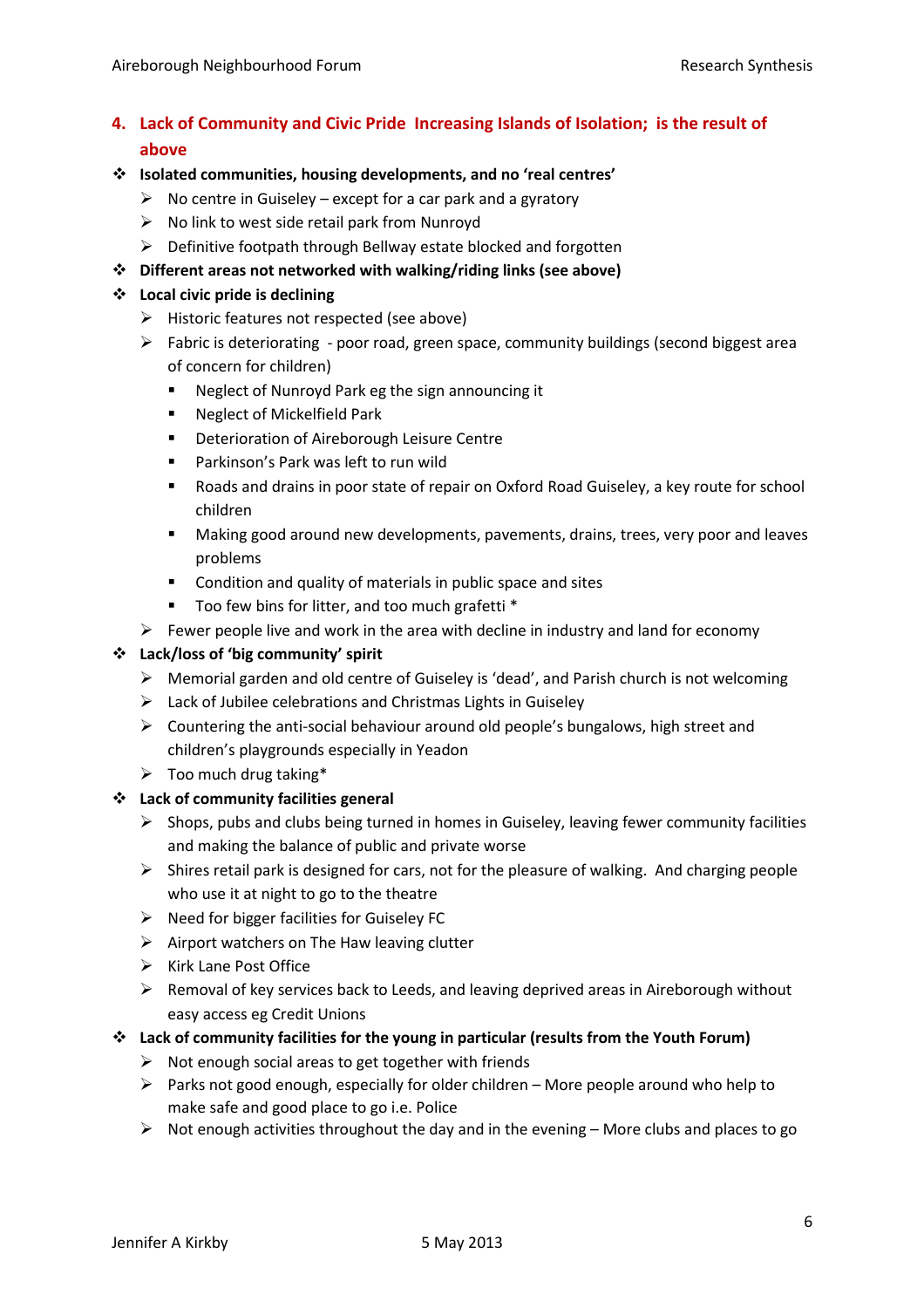#### People Treasure - Community, Civic Pride

- Guiseley stocks and memorial garden traditional community gathering place
- Historic Core's Town Street, Guiseley, The Steep, Yeadon to give a feeling of continuity and grounding
- Sense of history and continuity in local shops, pubs and leisure facilities
- Mill Chimney at Green Lane and Gordon's Mill
- Yeadon carnival, Guiseley carnival and Yeadon Christmas Lights
- Safety you are unlikely to be mugged and your children are unlikely to be knifed (For my 25-yrold son, this was the overriding reason to live here rather than central Leeds)

#### People Treasure - Facilities

- Yeadon Tarn area\*
- Moor LaneAllotments, Guiseley, and Victory Allotments Yeadon
- All our green spaces eg Yeadon Banks, The Haw, Wills Gill, Parkinson's Park, Engine Fields
- Leisure Centre Park (Springfield) \*
- Skate park Nunroyd and Rawdon\*
- Nunroyd Park \*
- Bradford Golf Course
- Sporting facilities and heritage– but need upgrading
- Leisure Centre swimming, gym, friends, clubs and activities, Jungle Gymnies\*
- St Oswalds Church, the old Parish Church for the whole of Aireborough (the old and ancient Parish of Guiseley which was the whole area of Aireborough)
- High Royds buildings and Clock Tower, the magnificence of Victorian Architecture oozing its sense of history
- Guiseley Theatre
- Yeadon Town Hall, as an Aireborough icon
- Dramatic or Operatic Societies but need the facilities to suit Aireborough produces a lot of entertainers
- Good schools abound in the area for the children St Mary's School, Guiseley School\*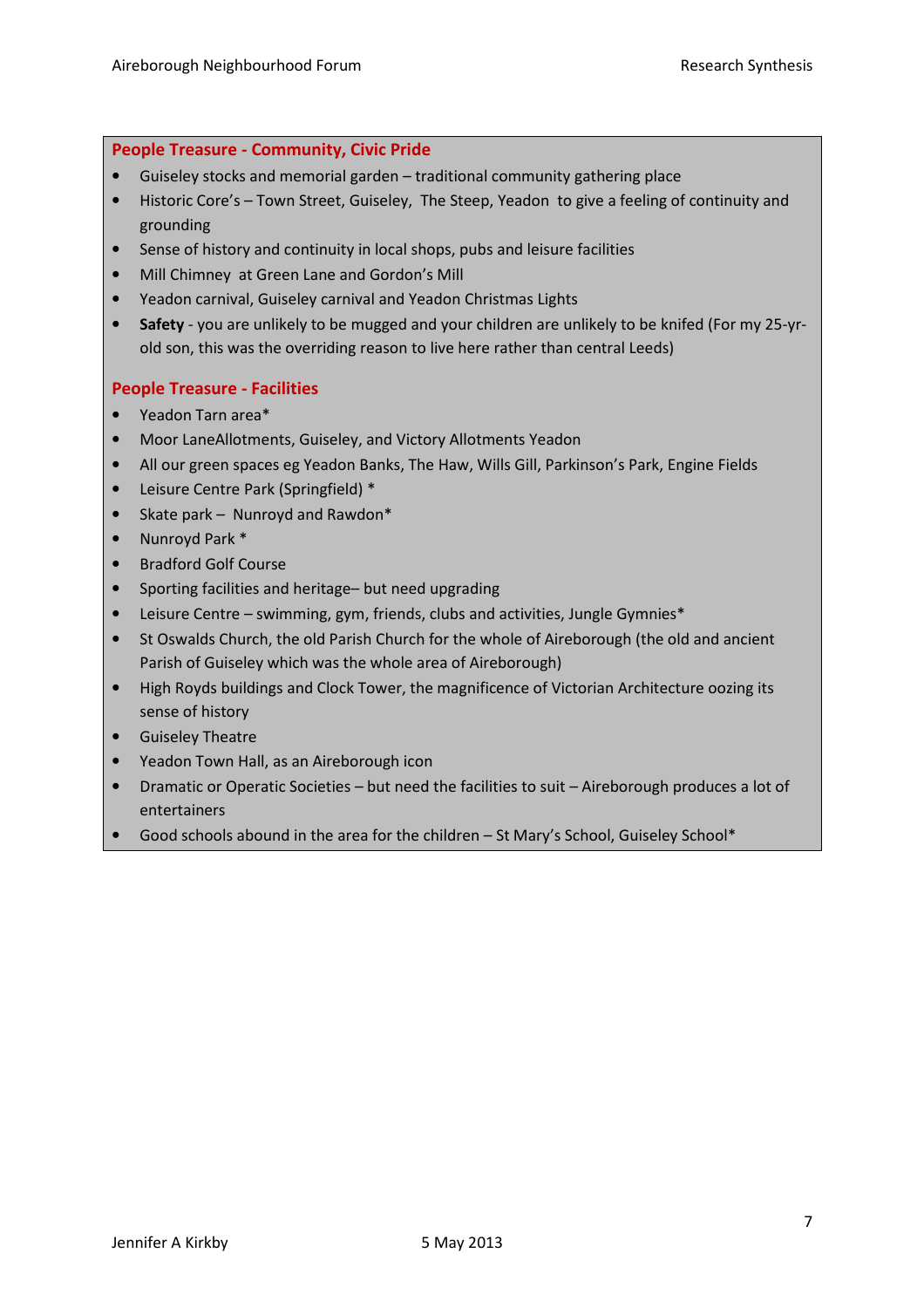## 5. Local Economy, Jobs & Industry; are needed for a vital, sustainable area

#### Lack of required commercial property for growing firms

- > Large number of growing companies looking for bigger and better premises and having to move out of the area
- New companies wanting to move into the area and cannot find premises

#### Poor quality of facilities in commercial enclaves

- > Certain business parks are not places you would want to take clients too eg Yeadon Kirk Lane, or Henshaw Lane
- > Containers added to buildings makes you wonder if the right property is available locally
- Issue with parking for EMIS at Rawdon

#### Dying g Independent High Streets & Lack of Visitor Facilities

- Yeadon centre why cannot it be pedestrian, parking is difficult with Morrisons restrictions
- Lower end of Yeadon HighStree/Ivegate, neglected, yet historic bad for trade no one comes here for fun.
- Retail balance supermarkets vs local shops. Domination of William Morrisons in both Guiseley and Yeadon with not enough independent shops
- Serious lack of parking for Guiseley shops even though the centre of Guiseley is a car park!
- Tarn visitors not being attracted to the rest of Yeadon
- Retail park destination shop visitors, having nowhere to easily walk too, to look around
- Too many charity shops and hairdressers \*
- Policy needed for empty shops
- Lack of 'decent' pubs/restaurants with family gardens and good quality menu

#### People Treasure - Local Economy – Jobs & Industry

- Naylor Jennings Stone Building, Green Lane
- Signs in some companies and buildings that design, textiles and innovation are still here
- EMIS a growing international company
- Airport
- Destinations, bringing people to the area

#### People Treasure - High Streets & Shops, Pubs

- Ings Public House, Guiseley, good 1930's architecture
- The Royalty on Yorkgate
- Harry Ramsden's (now Wetherby Whaler), and old destination and community gathering place (Trans Pennine Run stops here in August)
- Small Shops local independents/family companies, variety\*
- Hobby Craft\*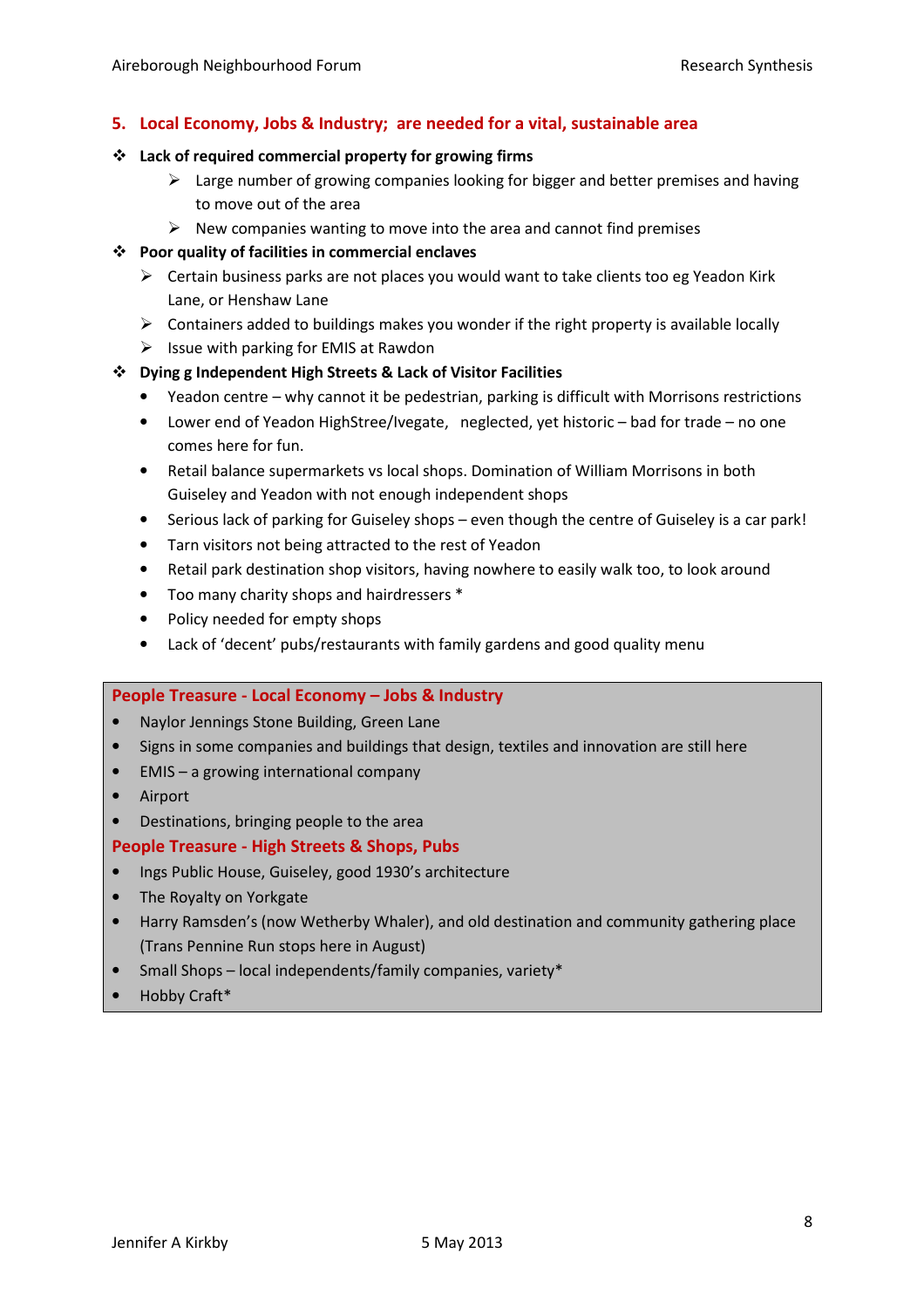## 6. Housing; shortages are specific, and development needs to enhance not detract

- ❖ Housing shortages
	- > Very affordable homes. Affordable homes recently build are NOT affordable
	- > Retirement homes for a population that is older than that of Leeds in general. Anxiety over where people will go in the future
- ❖ Planning gaps in the built environment
	- Yeadon, between Ivegate and Haw Lane
- $\div$  Veto any more proposals for housing, until empty houses are filled first. Brownfield sites must be used constructively, and green field site loss must be resisted. All development must be sustainable regarding the pressure on overcrowded and congested resources.

#### People Treasure - Housing

- Hawksworth village
- Birks Farm, Ings Lane
- Terraced housing. Solid stone terraces in Yeadon. Edwardian terraces in Guiseley.
- Balanced mixed-age settled community, where you are valued for who you are and not for what your husband earns, and every time you go out you meet at least one person you know well enough to say hello to.

## 7. Overcrowded Services; are the result of over development and under investment

- $\triangleq$  Huge pressure on schools, primary especially, and secondary
- $\triangleleft$  Huge pressure on doctors and dentists
- Pressure on burial spaces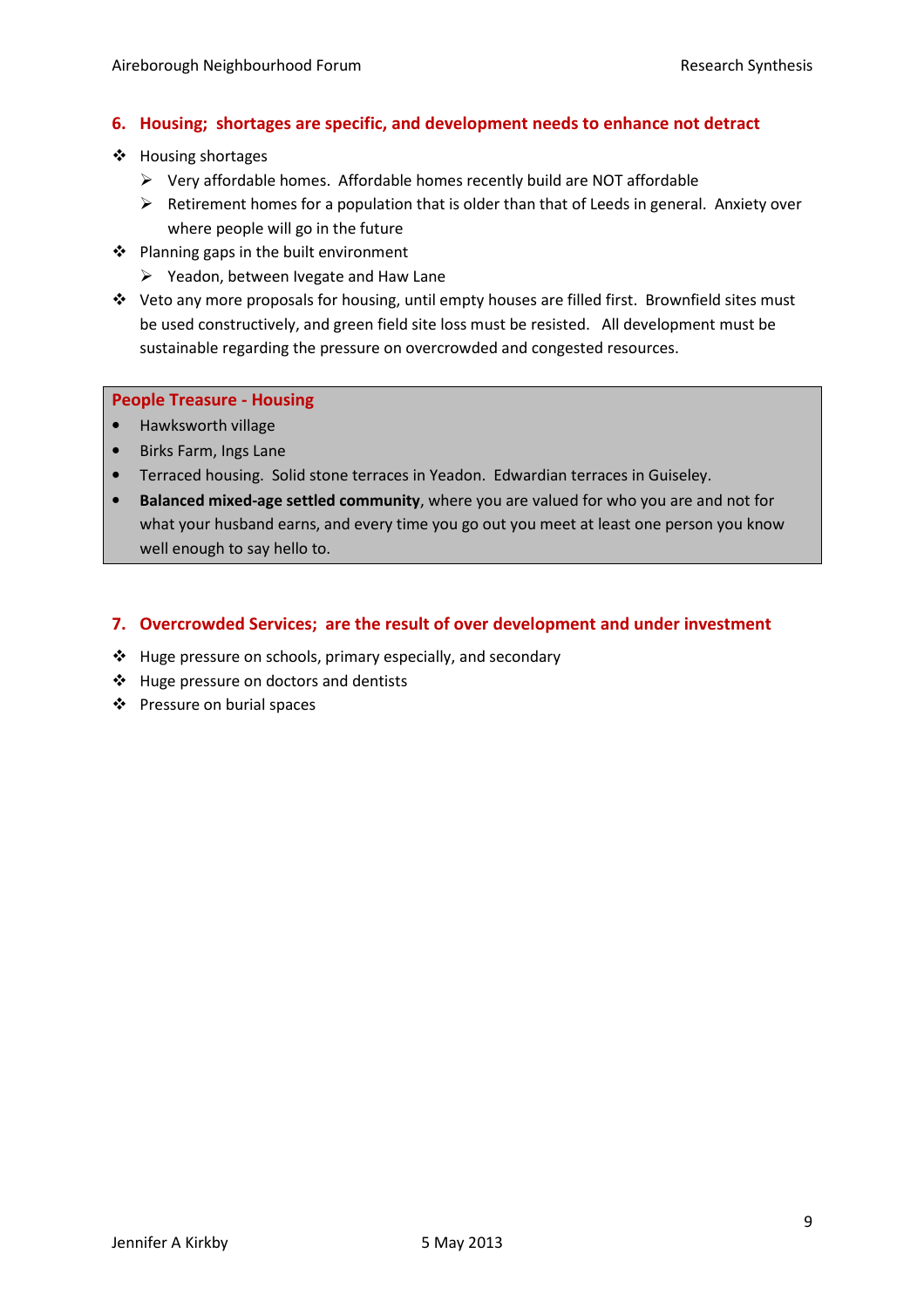## 2. Opportunities for Improvements

#### 1. Traffic, Transport and Mobility –

## Objective: Reduce car use by increasing the pleasure and accessibility of a network of green ways and ginnels. This would greatly help with parking issues (see below)

- Create a network of the snickets, ginnels, and green ways through the whole area to allow people to move around in traffic free conditions on foot, horse or by bike.
- The existing footpaths and Bridleways should have extensions developed in particular a path through from Rawdon Billing to Planetrees Hill overlooking the Airport and continuing across to Cookridge – this could extend the country Way network in the North of Leeds and provide a green link between Airedale and Wharfedale. The Yeadon Banks Bridleway to the Chevin should also be one of the green corridors.
- Ensure that there is pedestrian access to areas for convenience eg access to the retail parks from the Nunroyd area. Or access to the countryside for families with push chairs and young children, that does not include walks along busy roads eg access to Chevin from top of Netherfield Road or Moor Road. This would include making new ginnels and paths for people to get around the area eg Moor Lane to The Elms. If walking easy more will do it.
- Improve the links and knowledge of the Aireborough Greenway, the Sustrans route between Guiseley and Yeadon. Sad that the fields along Silverdale are scheduled for housing – they give a "country walk" on our doorstep, and in the last couple of weeks have been full of sledges. But the effect would be much mitigated if a wildlife strip (with trees) were left joining the Sustrans track to Queens Wood above Esholt. You would lose the open views over fields, but the quasi-rural mood of the Sustrans track could be continued until you were into the woods themselves. Since we have the Sustrans track running from the centre of Yeadon, it would be tragic if it simply ended in a housing estate.
- Direct walking route between Ivegate and the Engine Fields Landscaping/ planting might offer the chance of a serpentine sloping path intersecting a narrower more direct steps
- Direct access from the Crompton Parkinson car park to the Railway Station, with relevant facilities for travellers eg cafe, this could also link to a station quarter
- Cycle paths to Nunroyd from different parts of the area \*

## Objective: To replan the road and rail network FIRST, in conjunction with the airport before any further development, so that we can get that right. In its turn, that may create development opportunities.

- Airport traffic and transport plans could help alleviate the A65 congestion. Guiseley could have a by-pass via old Railway to Esholt/Bradford, but nothing should be done the land between Guiseley and the airport, until the traffic infrastructure is sorted out.
- Railway station build a rail link to the airport into Leeds, and so relieving the A65 and making commuting quicker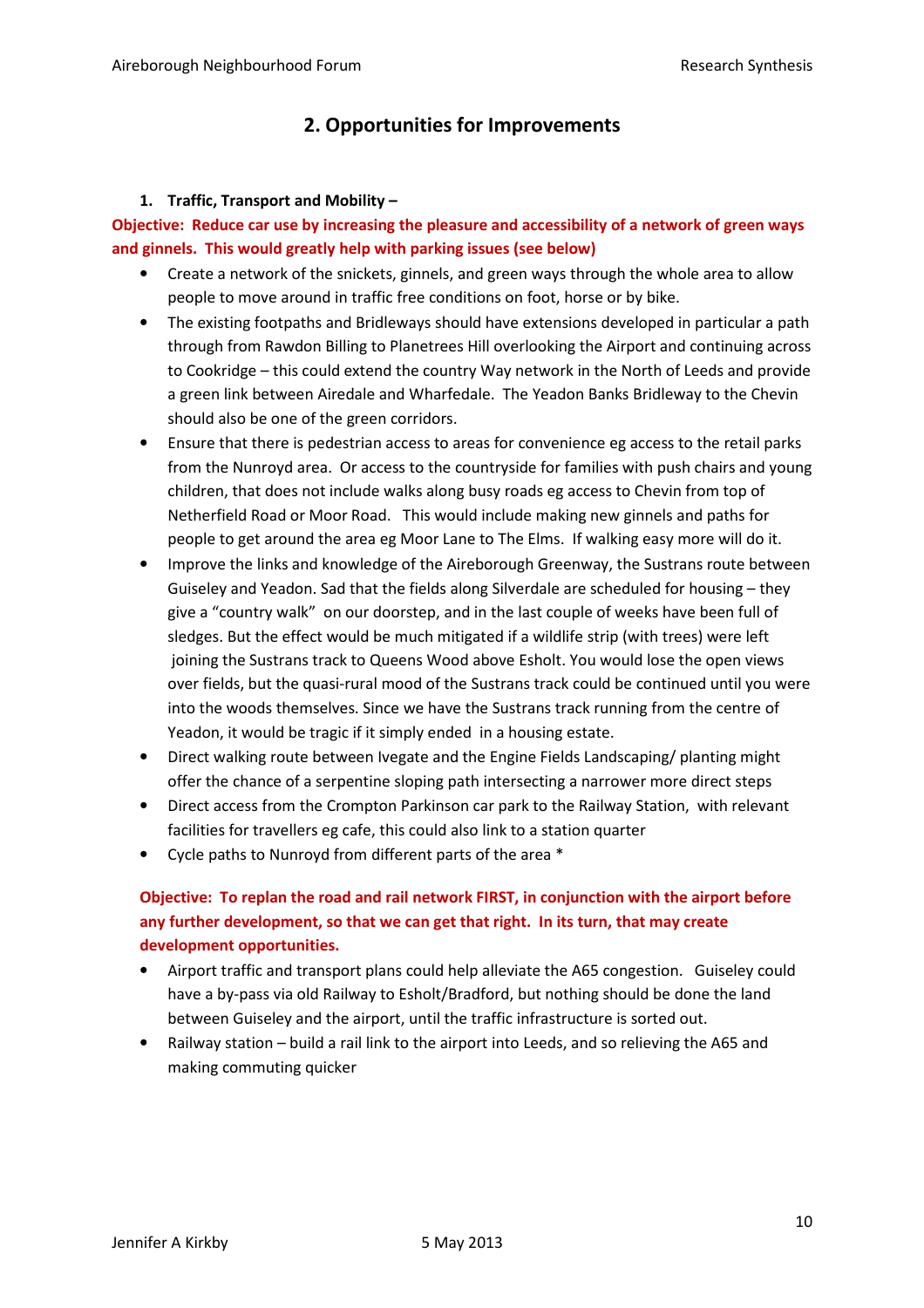## Objective: To look at shared space solutions, particularly along the A65 from Nunroyd to White Cross

- Station Hotel junction needs redesigning, so it is easier for pedestrians, and does not create a barrier between one area of Guiseley and another – particularly for the schoolchildren. Could this area also include an improved  $2^{nd}$  exit from Morrisons Car Park, to help with the congestion on the gyratory?
- A shared space solution from Nunroyd to White Cross would enhance the centre of Guiseley and give it back to the community. It would also likely boost the local economy
- A shared space solution at Town Gate Guiseley, would enhance the old heart, and give it back to the community for 'community activity'.
- Improve existing road network and traffic flows, we don't need any more piecemeal traffic calming measures and traffic lights
- Better high street, more landscaping along the A65. Trees to separate traffic from paths

## Objective: To improve parking in line with need, at key pressure points

- A structured approach to transport issues and parking, to ensure that it is balanced between long term and short term - adequate for local shops, theatres in the evening, and for the station and business during the day.
- Park and ride to station More parking at the station
- Car parks on retail parks, need better landscaping to make the areas attractive
- Underground car park , and free airport parking

## Objective: To improve public transport, in order to reduce car use

- Longer trains and more train capacity at peak times. More frequent train services
- Open a station at Apperley Bridge and develop railway line into Leeds and Bradford a long this disused line that would also stop at discarded stations near Horsforth eg Newlaithes
- A bus right along the A65 without detours straight to Burley/Menston/Ilkley
- A65 reduce traffic and congestion by public transport improvements. Bus lanes, low local fares buses to station

## 2. Character of the Area

Objective: To conserve the historic features, landscape and feel of the area, and to become eventually part of the South Pennines National park. "Future economic and cultural prosperity depends upon protecting and valuing the past whilst finding new ways to create a 'living landscape' for the 21st century." http://www.pennineprospects.co.uk/south-pennines

- Becoming part of the South Pennine National Park
- Improve the surroundings of the old clapper bridge/old forge, down to Esholt, which is a real asset, but very much hidden currently.
- Make far more of the Steep area of Yeadon, could be as good as Haworth and attract small interesting businesses
- Old mills kept and reused for generations to see their past Green lane mills saved for posterity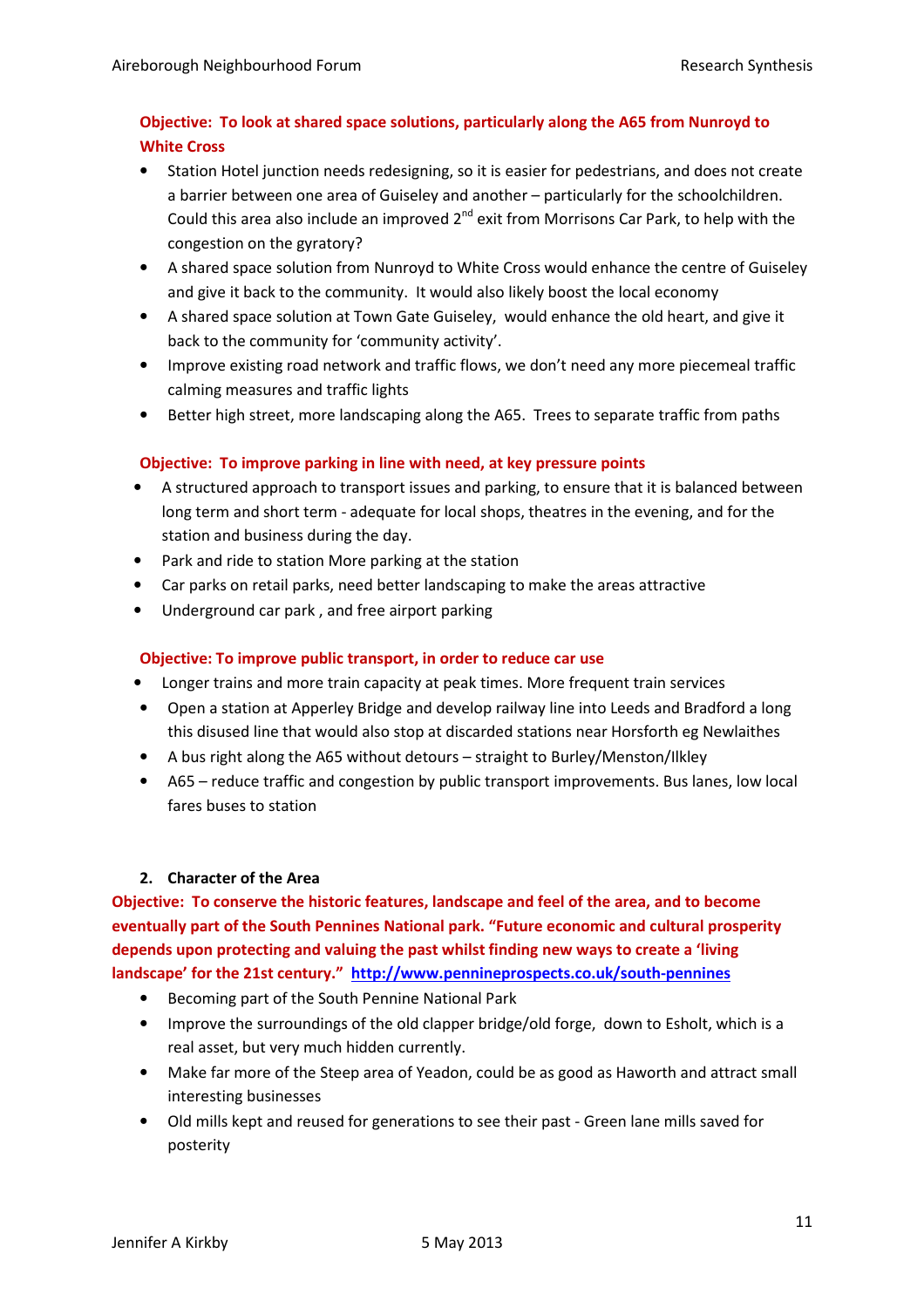• Stop the infill of the old Mill Pond at Gordon's Mill, and Green Lane and turn into a community asset if possible.

## Objective: Start the plan by creating a green infrastructure for recreational use first, in line with the character of the area, around and through the townships

- Green space linking Chevin to Yeadon Banks, Cookridge to Kelcliffe needs to be classified as green infrastructure, as it is the Park for Guiseley, that reflects the character of the area. It is also an area of many ancient features, and a natural habit, in an increasingly urban landscape.
- Two fields between the railway line and the old Coach Road, crossed by the public footpath to Esholt Woods and lying just outside the Bradford boundary and adjoining the Silverdale estate, should be conserved as open space.
- Fields around Tranmere Park and the medieval village of Thrope, should be put in conservation area.
- Fields running from Kelcliffe Lane toward the Chevin should be conserved as green belt building here would damage the landscape as the building line would be too high, and impinge on the iconic copse on Whale Jaws Hill.
- Ensure that there are green spaces around the area that local people are encouraged to look after, to engender civic pride
- Improve the access and use of Engine Fields, Yeadon Banks and Parkinson's Park, as three important green space areas.
- Improve Esholt Woods area. Improved use/management of green space down through Esholt sewage works, more leisure and recreation here

#### 3. Unattractive Urban Developments and Development Issues

#### Objectives: Put in design standards suitable for the rural character of the area

- Use Bfl 12 standards
- Terraces would be far more in keeping than poorly spaced detached housing that isn't.
- More real, not reconstituted stone buildings
- Use our heritage for a distinctive identity and to improve design
- Incentives to use heritage buildings
- Improve conservation areas by management and initiatives
- Ensure all new development has walking links to countryside and facilities

#### Objectives: Put in street signage standards suitable for the rural nature of the area

- Control advertising signage, especially on signs welcoming to Guiseley
- More native trees along streets and in various places around the area \*

## Objectives: All development should be properly finished off to fit in with the area, everything should be made good, and any damage rectified

• Planned facilities for High Royds site need to be implemented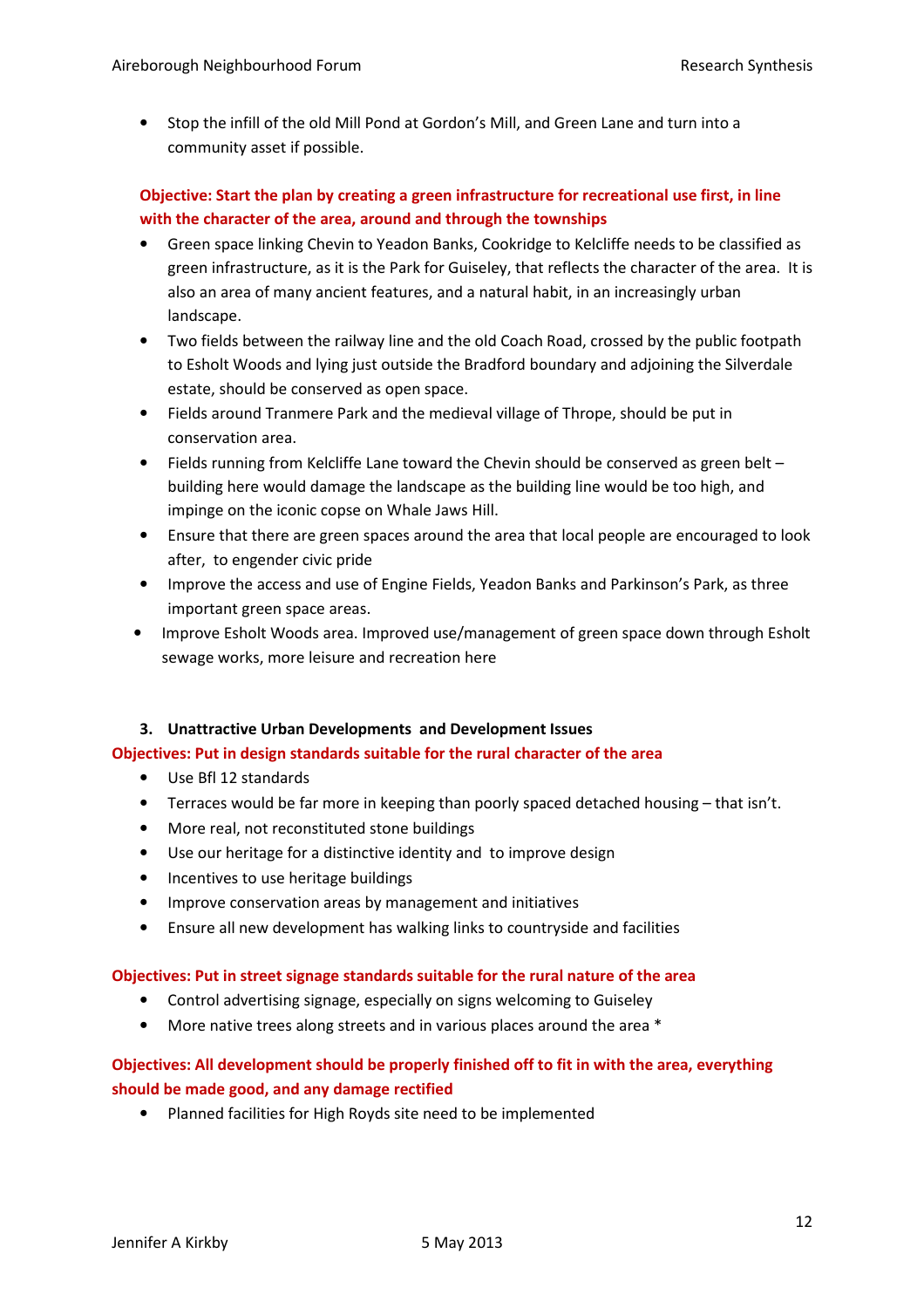#### 4. Community and Civic Pride

Objective: Attract a 'destination' facility to the area eg Eden Project, or Hepworth Gallery for Civic Pride, that would also enhance local skills and design, and be a social enterprise helping to regenerate the area.

• Ings Lane Farm could be made into a community facility eg training centre or something similar to Lineham Farm.

Objective: Identify key hub parks and areas for nature reserves and ensure linked in to all areas via cycle tracks and greenways

- Make a 'central park' for the whole of Aireborough out of Nunroyd Park the heart of the district, and a destination park. Park Ranger, better looked after equipment and spaces\*
- Create Rawdon Billing as a nature reserve
- Maintain the Chevin Park area in link in with the rest of the area

Objective: Create gathering spaces and experiences in a network of linked 'quarter' centres, across Aireborough. All ages should be catered for, from the young, who come to Aireborough rather than Bradford (or even Leeds), to the more elderly who now live alone.

- Preservation and improvements of Parks for people of all ages
- Better variety of play areas for children, particularly older children eg Westfield
- An overhaul of Guiseley gyratory, linked with Springfield Park area, and the Retail Park, to create a better centre of Guiseley around the historic Theatre, and connected to the old centre. This is increasingly an area where young people come from all over the area, and the opportunity should be taken to give them cultural and recreational access. Centre of Guiseley at the moment is a car park and the gyratory. Suggestion of extending the railway tunnel to allow for better use of this space. Liaison with Morrisons to improve the centre, their car park is a key issue
- Make the Guiseley memorial garden area a gathering space again; that is starting to happen on Remberance Sunday, but it also used to be the centre for Guiseley's Saint Oswald's Festival in August, when crowds would gather. Discussion also of making the Parish Church more open and welcoming as a heart of the community (Roy Strong would approve).
- The Springhead mills site, which is at the present allocated for housing could be developed in conjunction with the Leisure Centre to provide these facilities. These could include a new library, cinema, a "drop in centre" where the public could meet their local councillors. MP's etc. A Community room for meetings, clubs etc. ie The Luncheon Club for the Elderly. See also employment use below.
- Place making at White Cross to create a community hub would this be instead of at High Royds?
- Create a pleasant barrier between traffic and pavements in Guiseley, or widen pavements. This would encourage more people to meet, greet, and linger near the shops. And stop children being fearful of the traffic.
- Better connection between shopping areas of the towns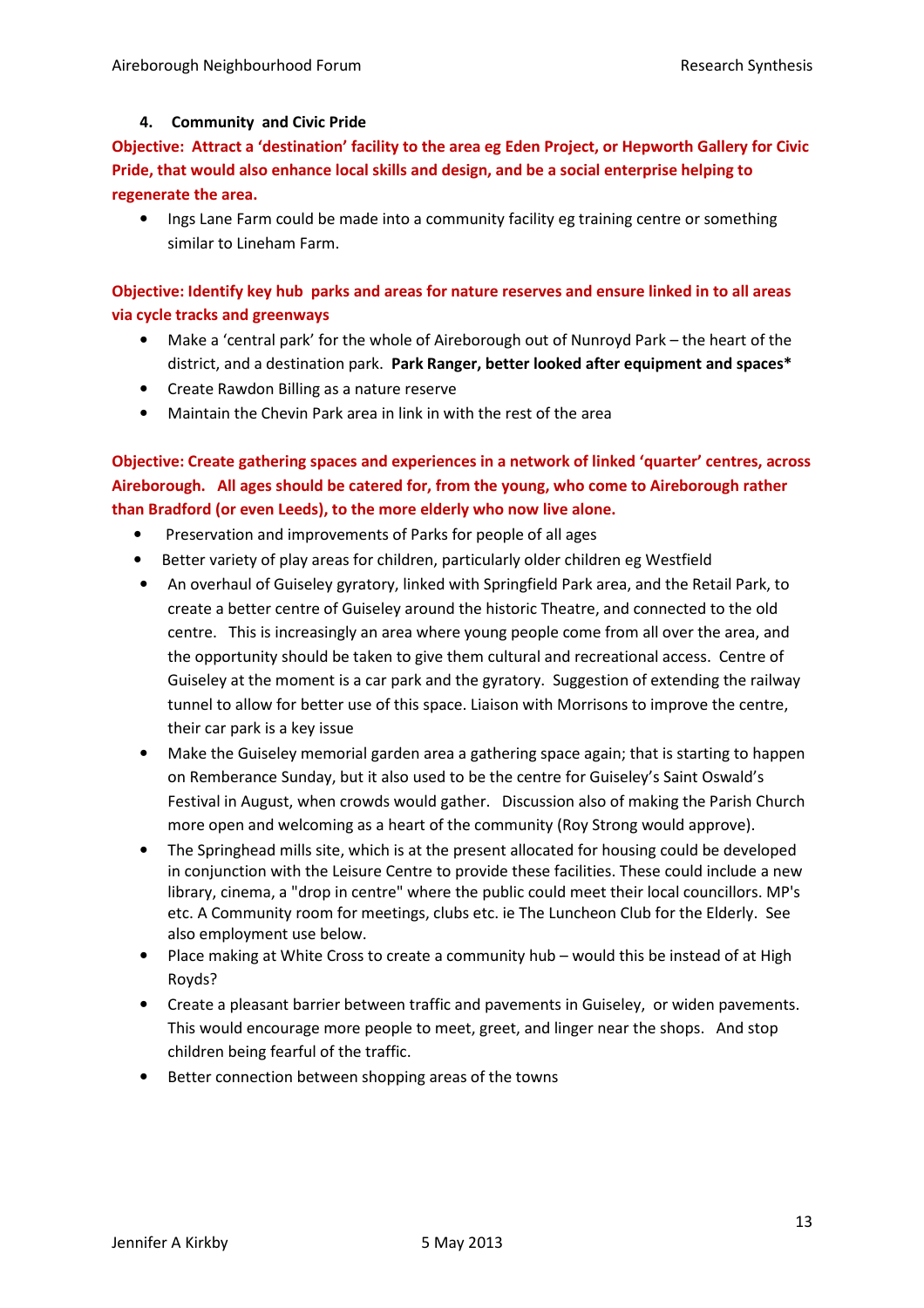## Objective: Stop erosion of community facilities to residential and build up a plan for what is needed

- Create an innovate plane watching area and aviation museum in Yeadon
- Do up \*or move Aireborough Leisure Centre to the Sports Park at High Royds, and create a better centre for Guiseley. Leisure Centre would need to be linked with cycle tracks and walks, not along the roads.
- The Guiseley area is populated to a large extent by elderly and retired people. The Leisure Centre could provide an indoor bowling area, one activity that the elderly could participate in and one which would provide a winter facility that many of the bowling clubs in the area could use.
- More recreation facilities, cinemas, bowling alley , youth bar, and anything else that makes young people feel they belong. \*
- Put Coach Road allotments back into use, and put allotments on all new developments
- Children's play parks that are themed across the area for different forms of play and different age groups – instead of the boring swings in a variety of sites that are not well used
- Need for centralised services eg Kirklands, Queensway? People cannot be expected to travel all the way into Leeds for key services – particularly from poorer backgrounds.
- Increase facilities for adult learning and skills similar to the Yorkshire School of Beauty.
- More sporting facilities, to give wider choice, and build on area's strength promote sport as an area asset\*
- More Clubs/Activities promoted and available. Decent and realistic things for 13 18 year olds to do more youth groups and other social groups\*

## Objective: Build on the heritage of amateur and professional entertainment and music, with relevant performing arts and music centres, space and cinemas. Encourage local children to develop their skills from an early age .

- Create outdoor performance space in community areas. Have more community events
- Reinstatement of market Market space/Arts space
- Make Yeadon high street a pedestrian area have street performers at weekends
- Upgrade of Guiseley Theatre and Yeadon Town Hall for entertaining and entertainment
- Festival to bring together local businesses and community\*
- Regular festival with local bands link this to schools \*
- Theatre in Nunroyd Park in the Summer like Regents Park\*

#### Objective: Find ways to get people excited about Aireborough as a place to live – not just a house

- More education on what Guiseley, Yeadon does have to offer residents,
- Bring back commitment and involvement. Look to schools, churches and groups.
- Improve local website for news and organizations
- Do more Civic Society walks to increase knowledge of the area
- Christmas lights display for Guiseley
- Move Guiseley Library to a better building and create a 'modern' information centre including Local History Centre that is moving from Rawdon. Library – brighter, painting railings, walls and upkeep\*
- Museum to show off history of Aireborough\*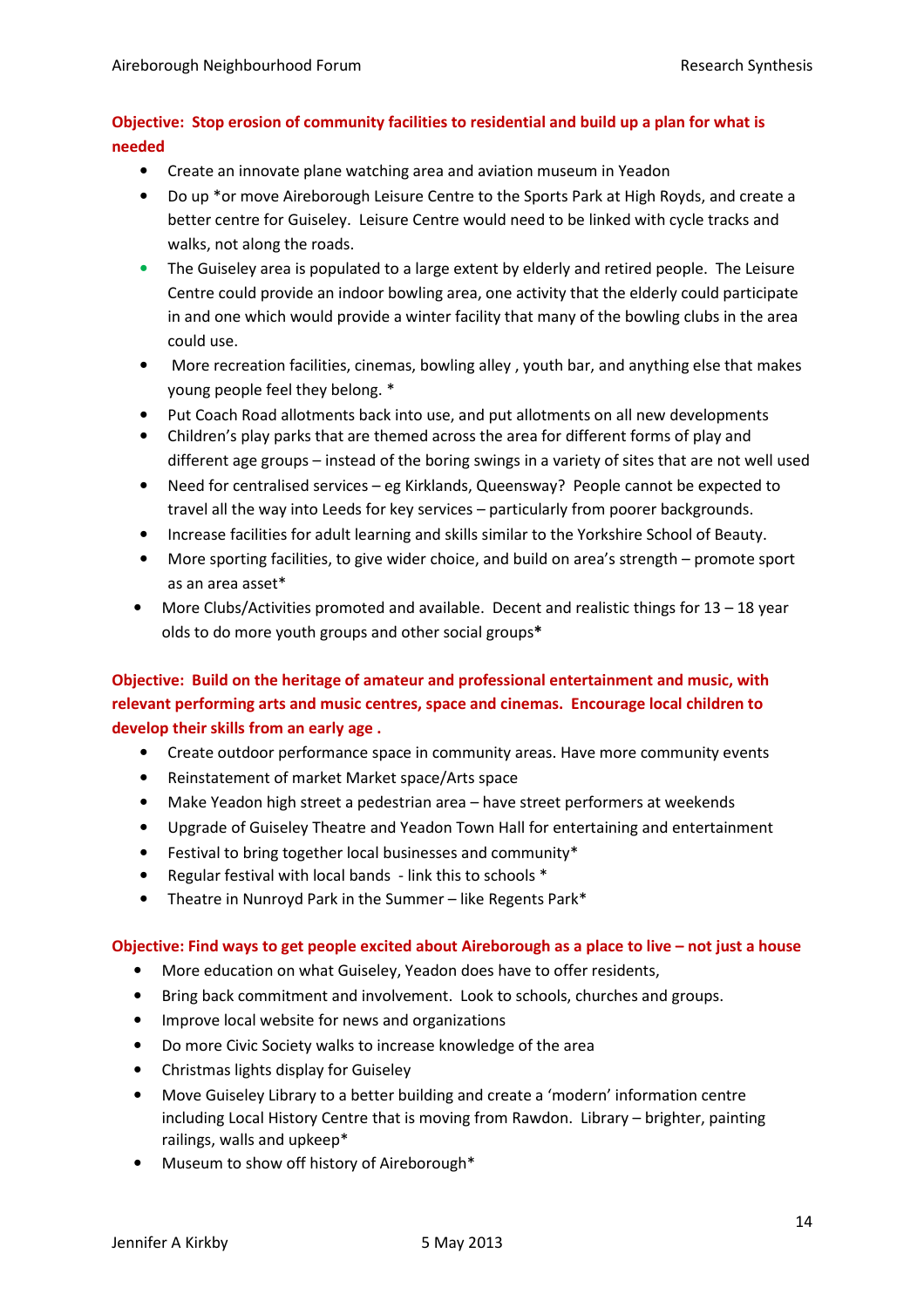#### Objective: Improve basic maintenance of facilities

- Clean streets, community organised management for policing cleaning etc
- Litter bins emptied more regularly eg path from Yorkshire Rose to Bransdale
- Drains and grates cleared out more frequently
- More and appropriately placed dog waste bins \*
- Make parks less boring and less messy
- Park Ranger at Nunroyd to oversee upkeep and encourage good behaviour, help challenge litter and dog-dirt, better lighting on the park

#### 5. Local Economy - Jobs and Industry

Objective: Use the skills in the area to encourage living and working in Aireborough. Skills include engineering, design, digital economy and business services. We would like to encourage innovative, international new businesses in these areas, with the airport as a key hub. This should be done in conjunction with Leeds Bradford Airport.

- An area for small business. Guiseley station area could be make into a thriving creative business hub, which would improve the 'gateway' to Guiseley
- Green Lane mills could be made into a micro-business hub
- Springhead Mills to have employment workshops needed in the area as part of the development, as per the original application to develop this site.
- Potential for a science park near the airport
- More communal business facilities eg state of the art conferencing, shared office space, more support for local business services companies, to make it attractive for them to set up
- More local jobs, more employment opportunities using the remaining brownfield sites
- InGuiseley business networking better business community and shops
- More facilities for learning outside of the education system build on facilities like the school of beauty, and put adult learning back the way it used to be
- Links between local industry and schools

#### Objective: Rebuild high streets to attract independent shops, services and experiences

- Link retail parks and shops for a wider circulation of customers
- Regenerate the Stone Trough in Yeadon
- Improvement at Oxford Road area quieter and nicer
- Grocer type shop to walk too
- More competition for Morrisons, which is acting as a premier shopping outlet for the area. Create an undercover area for small shops around Morrisons \*